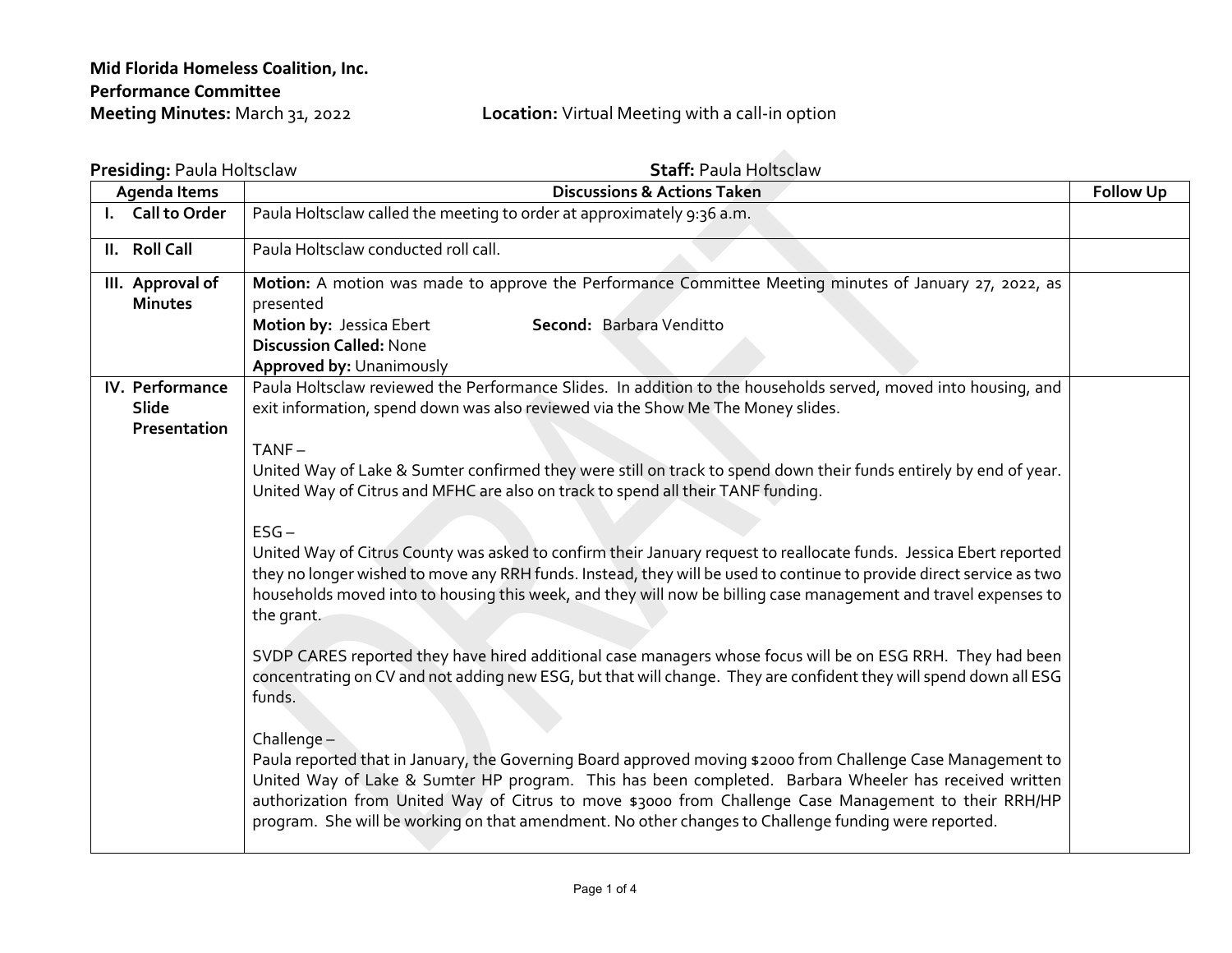| $ESG-CV -$<br>Paula updated the Committee that Barbara will be completing an internal memo to the DCF Contract Manager<br>regarding any reallocation of funding for the CV grants. This is the time to make any additional changes to the<br>funding allocations.                                                                                                                                                                                                                                                                                                                                                               |  |
|---------------------------------------------------------------------------------------------------------------------------------------------------------------------------------------------------------------------------------------------------------------------------------------------------------------------------------------------------------------------------------------------------------------------------------------------------------------------------------------------------------------------------------------------------------------------------------------------------------------------------------|--|
| Salvation Army Lake & Sumter - At the January Performance meeting, the agency indicated they would like to<br>reallocate RRH funds and possibly move some of it to Homeless Prevention if they could be sure they would get<br>additional referrals. Paula reported that yes, the agency would get additional HP referrals, and asked if they would<br>still like additional funds in HP, and if so, how much? Capt. Doborwicz indicated they would like to move funds to HP<br>from RRH, but that he would have to discuss with his staff on the amount of funds to move. He will email Barbara<br>once they have that figure. |  |
| SVDP CARES - Barbara is working on the amendment to move \$300,000 out of RRH, and add \$126,000 to non-<br>congregate shelter, as the Governing Board approved those changes in January.                                                                                                                                                                                                                                                                                                                                                                                                                                       |  |
| HUD CoC Projects-<br>Paula presented information on the Annual Performance Report (APR) process for grants that have ended. United<br>Way of Citrus County has two grant cycles of their RRH grant that have overdue APRs. MFHC's Coordinated Access<br>grant APR is due 2/28/22, and SVPD CARES RRH grant APR is due 3/31/22. Jessica Ebert from United Way Citrus<br>indicated that she will be working on those APRs this week. She indicated that since she learned how to do the report<br>in November, their office has been extremely busy and they have not had the time to complete the reports.                       |  |
| Spending for the HUD CoC Projects was also reviewed. Information available to the CoC Lead agency provided<br>balances remaining on the various active grants through 2/18/22. This information will also be updated on a regular<br>basis from the data available to the CoC.                                                                                                                                                                                                                                                                                                                                                  |  |
| United Way of Citrus was asked to investigate why their 2019 grant had a report period of 8/1/2020 - 9/30/2020, and<br>the 2020 grant began on 8/1/2021. Jessica indicated she would have to do some research and likely reach out to their<br>HUD liaison.                                                                                                                                                                                                                                                                                                                                                                     |  |
| From the performance side of the HUD CoC grants, SVDP CARES reported that their low exits to permanent housing<br>rate is due to the fact that they have been given households who are assessed at the permanent supportive housing<br>range rather than the rapid rehousing range, and this affects their ability to house these individuals when their needs<br>are so great.                                                                                                                                                                                                                                                 |  |
|                                                                                                                                                                                                                                                                                                                                                                                                                                                                                                                                                                                                                                 |  |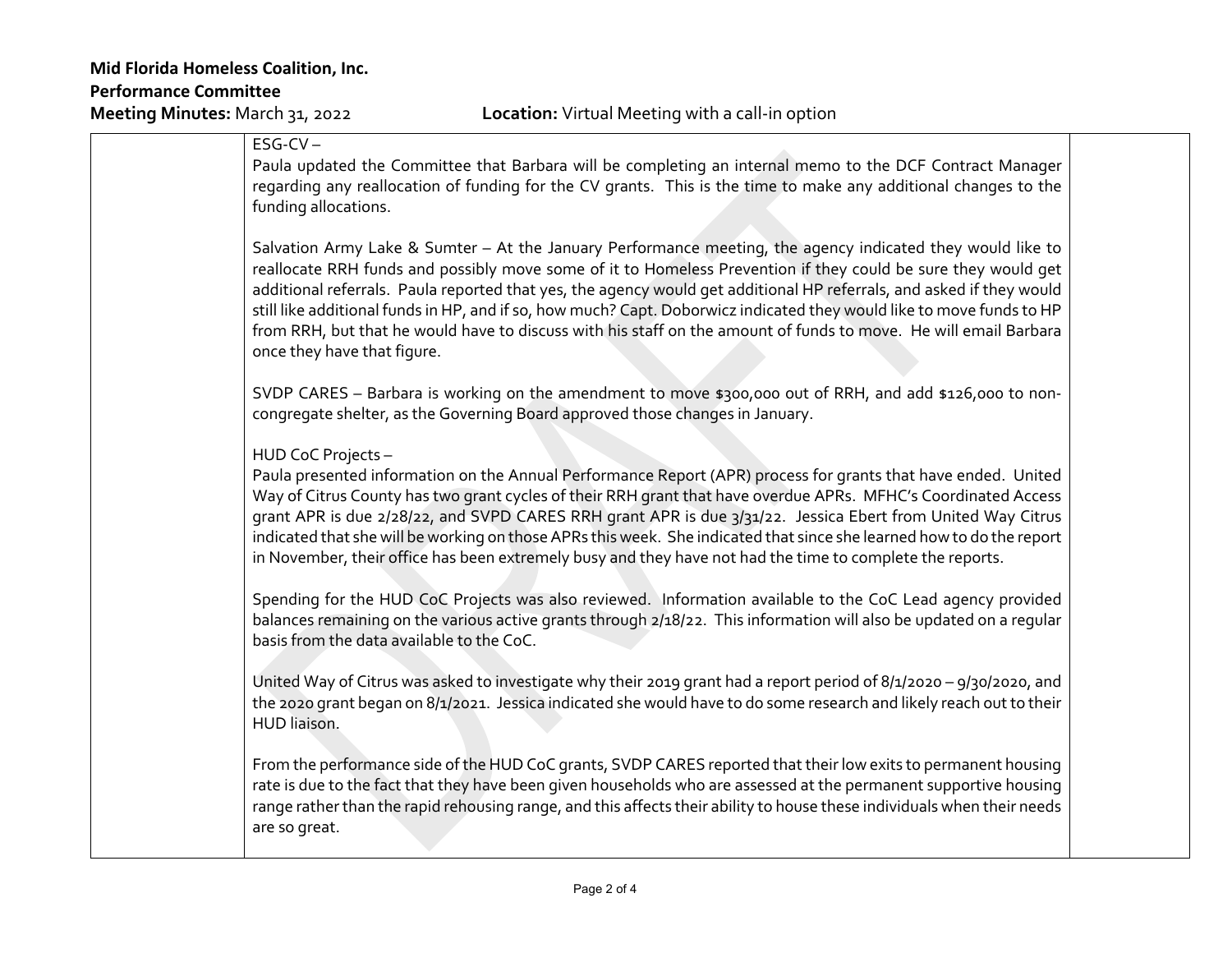## **Mid Florida Homeless Coalition, Inc. Performance Committee**

## **Location:** Virtual Meeting with a call-in option

|                                                      | Longitudinal Systems Analysis (LSA) Report – Paula reported that the CoC's LSA report was completed and accepted<br>by HUD. This report begins in early November, and was finalized on 2/18/22. Much data clean-up is involved due to<br>shelter and transitional housing enrollments being left open, duplicate enrollments, overlapping shelter enrollments,<br>etc. In addition, the 2021 housing inventory and point in time census data is reviewed and compared to HMIS.                                                                                       |  |
|------------------------------------------------------|----------------------------------------------------------------------------------------------------------------------------------------------------------------------------------------------------------------------------------------------------------------------------------------------------------------------------------------------------------------------------------------------------------------------------------------------------------------------------------------------------------------------------------------------------------------------|--|
|                                                      | System Performance Measures Report - Paula presented the draft document for the 2020 and 2021 System<br>Performance Measures reports. 2020 will be resubmitted as we have each year, and then the 2022 report will be<br>submitted. Resubmission is a positive thing as through the year, data continues to be analyzed and cleaned up.<br>Overall, several Performance Measures did not improve over the previous year, due in large part to the influx of<br>emergency shelter individuals and the lengths of stays as provided by ESG-CV and SSVF Motel vouchers. |  |
| V. Monitoring &<br><b>Training</b><br><b>Updates</b> | There was no Monitoring or Training update.                                                                                                                                                                                                                                                                                                                                                                                                                                                                                                                          |  |
| VI. Next Meeting                                     | The next meeting will be April 28, 2022.                                                                                                                                                                                                                                                                                                                                                                                                                                                                                                                             |  |
| <b>VII. Adjourn</b>                                  | Paula Holtsclaw adjourned the meeting at approximately 10:49 a.m.                                                                                                                                                                                                                                                                                                                                                                                                                                                                                                    |  |

Prepared by: Paula Holtsclaw Paula Holtsclaw: